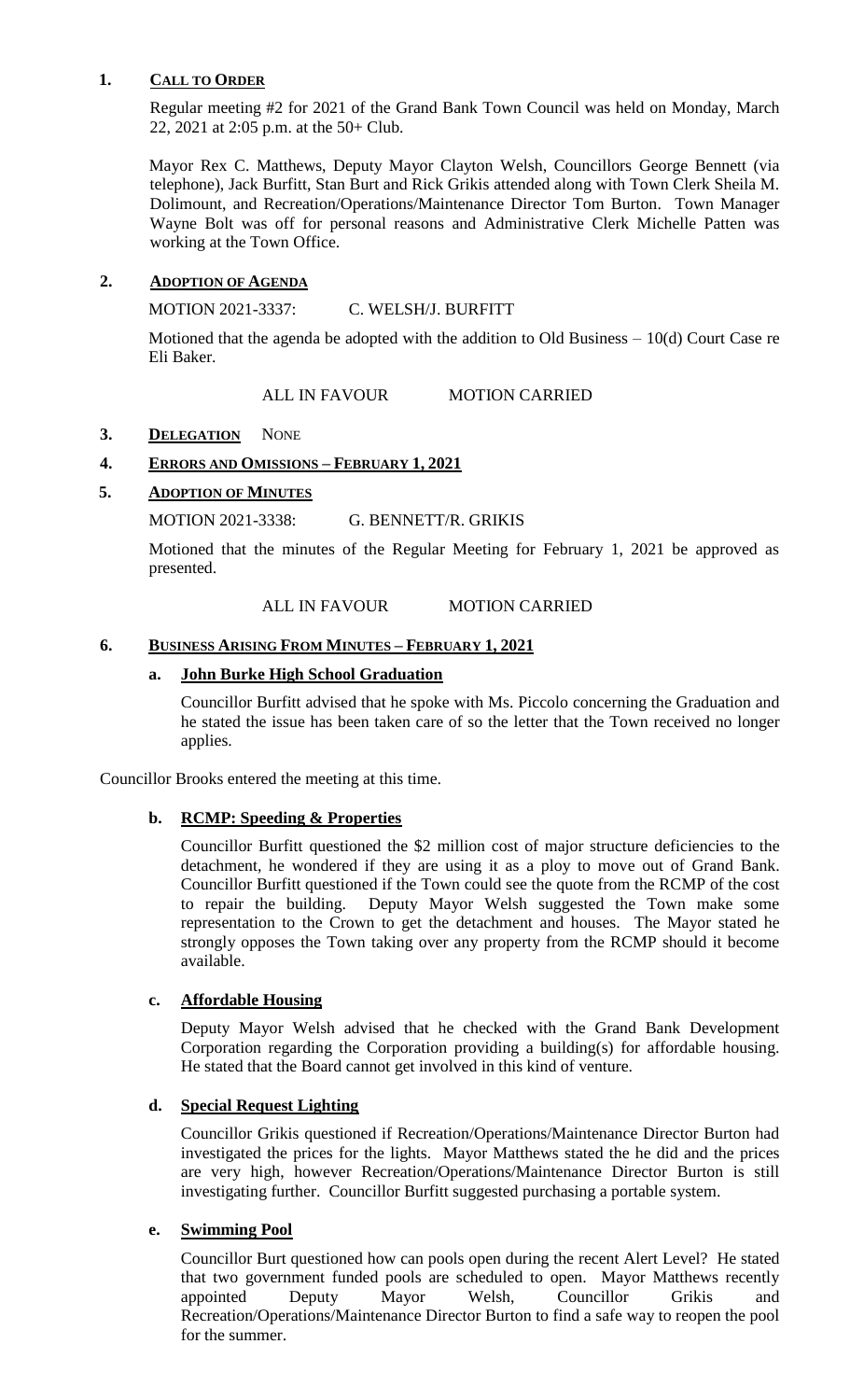### **7. INCOMING CORRESPONDENCE FOR ACTION**

### **a. Municipalities Newfoundland and Labrador**

Received information from MNL advising the Municipal Symposium and 2020 AGM will be taking place online from May 6-8, 2021. Call for resolutions must be submitted by Friday, April 2, 2021. Councillors were asked to let Town Clerk Dolimount know if they want to attend.

# **b. Burin Peninsula Health Care Foundation**

Received an email advising they are holding a "Burin Peninsula Trails Challenge", which will help promote healthy living and exercise. Participants would have to be registered or sponsored to walk/hike all of the municipal trails on the Burin Peninsula between May and September 2021. Deadline is March 31, 2021 to confirm that the Town's municipal trails are included in their list, and also to advise the distance of our Nature Trail 3.5 km.

### **8. INCOMING CORRESPONDENCE FOR INFORMATION**

### **a. Provincial Seamen's Museum**

Received a letter advising they will be celebrating its  $50<sup>th</sup>$  anniversary this year and they are trying to develop an exhibit which reflects the history of the museum and its place in the community. They are asking if the Town Council has any archival material that would be an addition to this exhibit.

### **b. Grand Bank/Fortune Ambulance Services Inc.**

Received a copy of the minutes for the meeting held on January 7, 2021.

## **c. RCMP**

- **\*** Received an email update on the Zoom meeting which was held on January 28, 2021.
- **\*** Received an email update on Financial Information.

### **d. Grand Bank Volunteer Fire Department**

Received a copy of the minutes for the meeting held on January 6, 2021.

## **e. Department of Environment, Climate Change and Municipalities**

Received an email advising the 2021 Clean and Safe Drinking Water workshop and operator of the year award has been cancelled due to current health restrictions and the Covid-19 virus.

## **f. Office of the Information and Privacy Commissioner**

Received the quarterly newsletter for January 2021.

## **g. Burin Peninsula Chamber of Commerce**

- \* Received an email with information of funding available for small/medium businesses and not-for-profit organizations.
- \* Received an email advising Metal Manu-Works are celebrating their  $30<sup>th</sup>$  Anniversary in business.
- \* Received an email advising the Annual General Meeting has been delayed. Also, advising they are seeking nominations for new board members.

## **h. Digital Government and Service NL**

Received a letter advising an Environmental Health Officer from Clarenville has been travelling to the Burin Peninsula area on a regular basis, when the demand is warranted. They also advised the Department will continue to monitor the situation and adjust its service delivery approach, if required, to ensure public health and safety requirements are met. Councillor Grikis stated that in his opinion the Town won't see anyone here in the near future.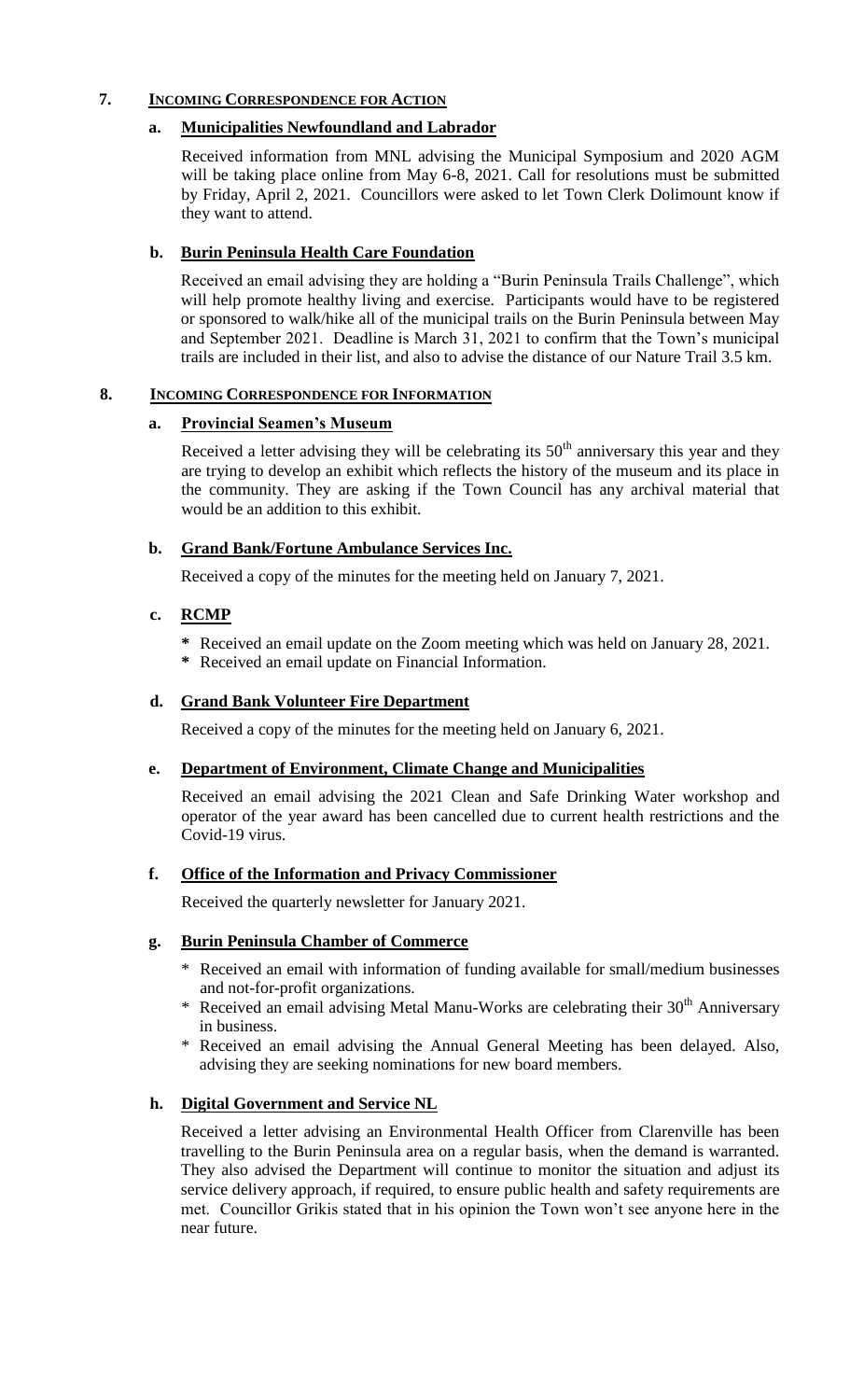### **9. COMMITTEE REPORTS**

#### **a. Finance Committee**

Councillor Stan Burt, Committee Chairperson, presented a written report of a meeting the Committee held on March 17, 2021.

Item 4: Claim – Some discussion took place.

MOTION 2021-3339: J. BURFITT/C. WELSH

Motioned that the Town of Grand Bank split the cost of the claim with bennw001 on a 50/50 basis.

3 Ayes (Burfitt/Burt/Welsh) 4 Nays (Matthews/Brooks/Bennett/Grikis) MOTION DEFEATED

Councillor Grikis left the meeting due to a conflict of interest.

MOTION 2021-3340: S. BURT/C. WELSH

Motioned that the Finance Committee report of March 17, 2021 be approved with the exception of item 3a.

ALL IN FAVOUR MOTION CARRIED

Councillor Grikis returned to the meeting.

MOTION 2021-3341: S. BURT/C. WELSH

Motioned that the Town of Grand Bank send a request to use the surplus funds to continue with road upgrades on Main Street, Riverside West and Elizabeth Avenue. Upgrades to include cold milling and placement of surface course asphalt on Main Street and a surface asphalt recap on Riverside West and Elizabeth Avenue, in the amount of \$206,049.54.

ALL IN FAVOUR MOTION CARRIED

#### **b. Development Committee**

Deputy Mayor Clayton Welsh, Committee Chairperson, presented a written report of a meeting the Committee held on March 17, 2021.

Deputy Mayor Welsh left the meeting due to a conflict of interest.

MOTION 2021-3342: J. BURFITT/S. BURT

Motioned that the Development Committee report of March 17, 2021 be approved as presented.

ALL IN FAVOUR MOTION CARRIED

Deputy Mayor Welsh returned to the meeting.

#### **10. OLD BUSINESS**

#### **a. Nature Trail – Design and Tender**

Recreation/Operations/Maintenance Director Burton gave an overview of the Nature Trail project.

MOTION 2021-3343: C. WELSH/R. GRIKIS

Motioned that the Town of Grand Bank proceed with the tender process for the Nature Trail Project.

#### ALL IN FAVOUR MOTION CARRIED

### **b. Update on Dam**

Mayor Matthews advised that the Engineers are working to get a fixed schedule in place for the work on the dam while preliminary work has been ongoing.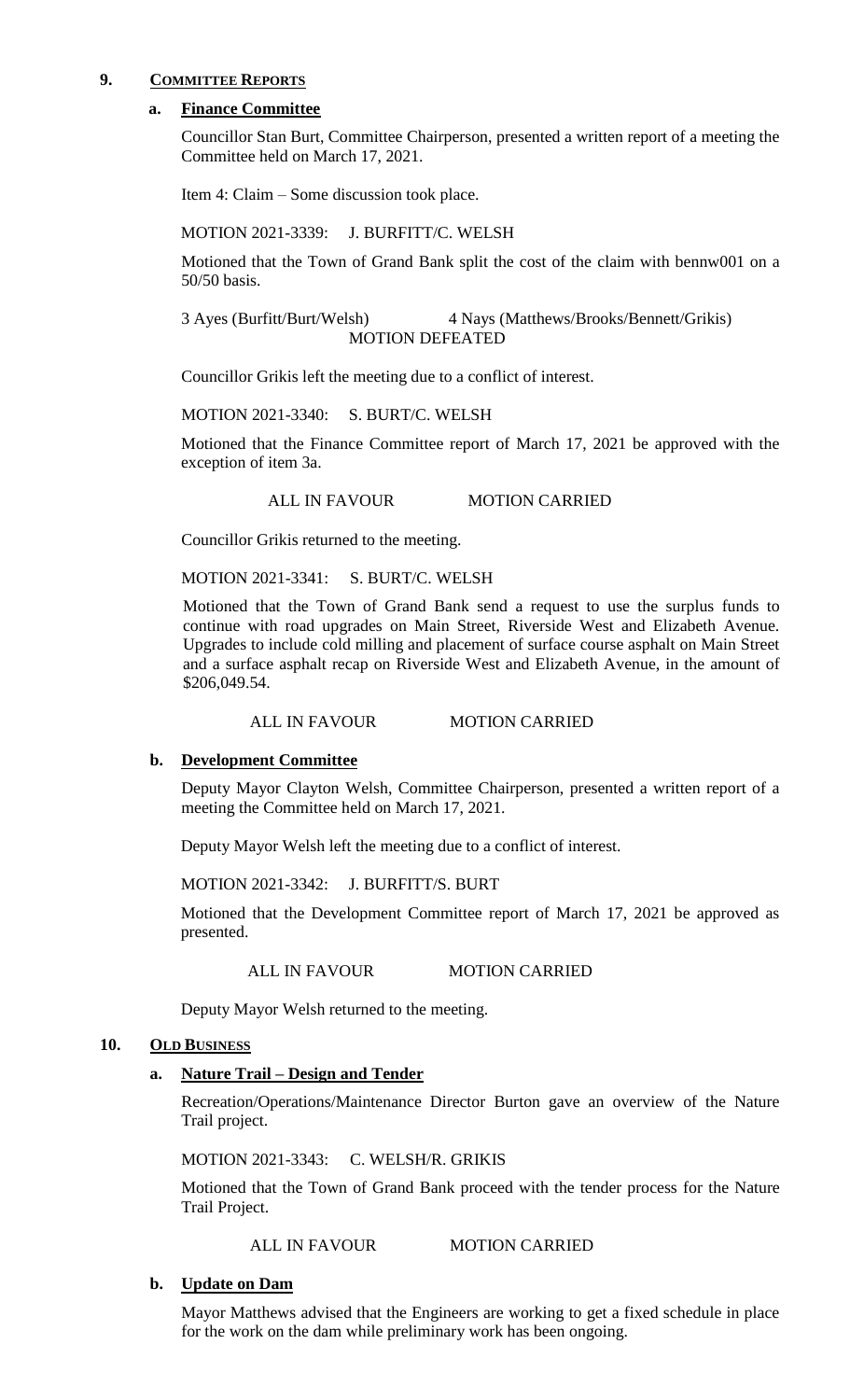### **c. Update on New Loader and Pick-up Trucks**

Mayor Matthews advised that the loader tender is ready to go, and the pick-up trucks should be here in May.

# **d. Court Case – Eli Baker**

Councillor Burfitt questioned if the Town should contact the Lawyer to see if the Town is entitled to a refund as the case was filed under the wrong Act.

## **11. NEW BUSINESS**

# **a. Street Upgrades – Gas Tax**

Mayor Matthews advised that there a number of areas in the Town that need to be completed with asphalt.

MOTION 2021-3344: J. BURFITT/S. BURT

Motioned that the Town of Grand Bank proceed with acquiring funding through Gas Tax for street upgrades.

ALL IN FAVOUR MOTION CARRIED

# **b. ATV Regulations**

MOTION 2021-3345: C. WELSH/R. BROOKS

Motioned that the Town of Grand Bank's Recreational Vehicle(s) Regulations 2020 be approved as presented.

### ALL IN FAVOUR MOTION CARRIED

## **c. Clean Up of Private Property**

Mayor Matthews advised that the Town will follow the procedure put forward in the letter and the advice of the Lawyer. The Town will have to define everything that needs to be removed.

## **d. Meeting with Clearwater Seafoods**

Mayor Matthews advised that there will be a meeting held tomorrow at 11:00 a.m. at the Fire Hall with representatives from Clearwater.

## **e. COVID-19 Vaccinations**

Mayor Matthews presented a handout regarding information on the vaccines. Deputy Mayor Welsh advised that when he tried to book an appointment for his shot that Grand Bank was not on the list of places to get it. It was suggested if anyone had any issues with booking an appointment for Grand Bank to make note of it.

## 12. **COUNCILLORS FORUM**

## **a. Email – Poop & Scoop**

Councillor Bennett inquired if the Town could forward an email out reminding taxpayers to clean up after their animal(s) when out for a walk.

## **b. Community Youth Network (CYN)**

Councillor Brooks advised he received an email from CYN looking to move ahead with the purchase of a piece of property.

## **c. Heritage Society**

Councillor Burfitt advised that he is concerned that the Heritage Society may be closing, they don't have good leadership. Mayor Matthews advised that he would make contact with the Chairperson to determine the status of the Heritage Committee.